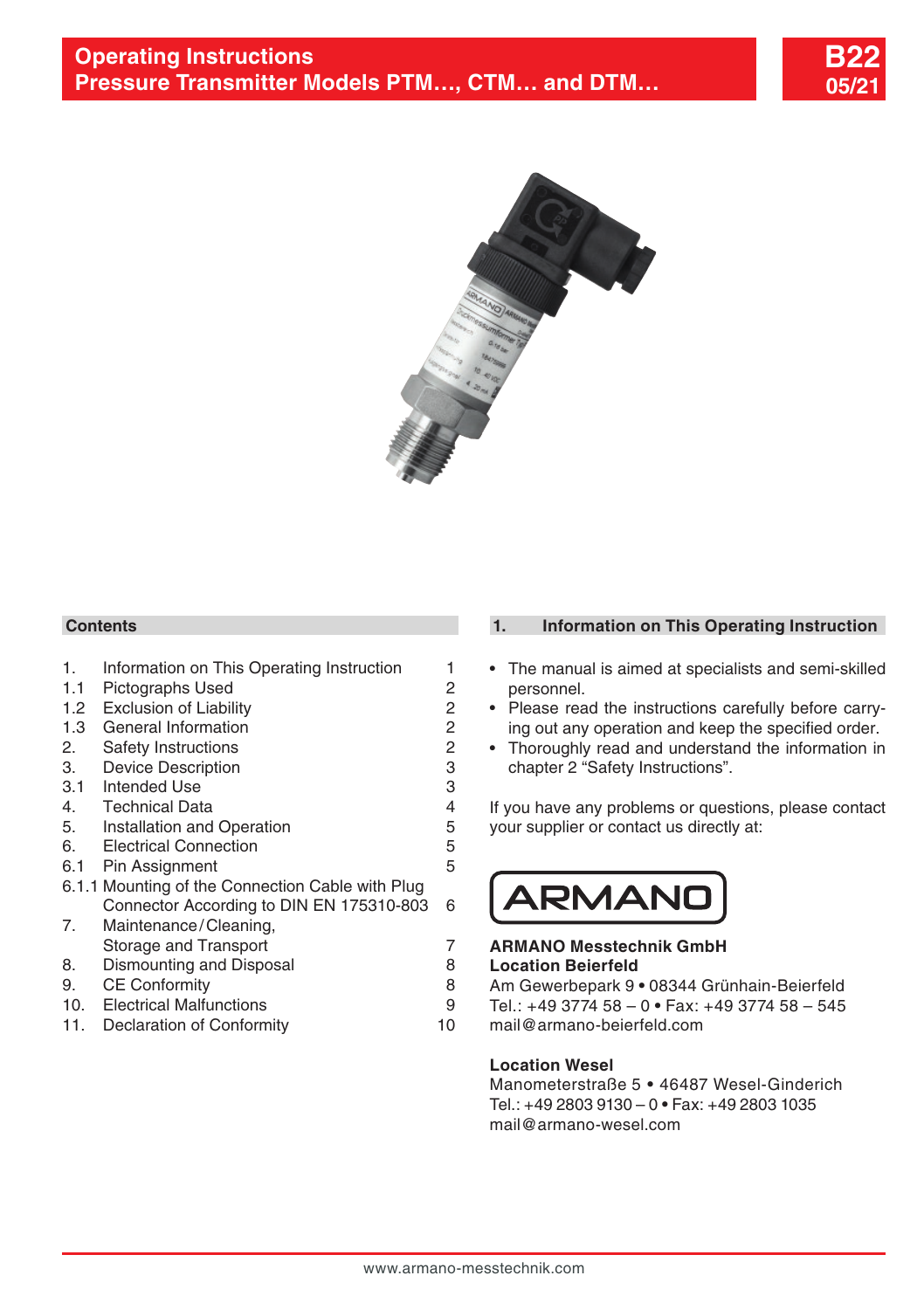#### <span id="page-1-0"></span>**1.1 Pictographs Used**

In this manual, pictographs are used as hazard warnings.

Particular information, instructions and restrictions designed for the prevention of personal or substantial property damage:



**WARNING!** Is used to warn you against an imminent danger that may result in personal injury or death.

**IMPORTANT!** Is used to warn you against a possibly hazardous situation that may result in personal, property or environmental damage.

 **CAUTION!** Is used to draw your attention to important recommendations to be observed. Disregarding them may result in property damage.



Passages in the text containing **explanations, information or advice** are highlighted with this pictograph.

The following symbol highlights **actions** you have to conduct or

**instructions** that have to be strictly observed.

#### **1.2 Exclusion of Liability**

We accept no liability for any damage or malfunction resulting from incorrect installation, inappropriate use of the device or failure to follow the instructions in this manual.

#### **1.3 General Information**

Please inspect the transport packaging and the delivered items immediately upon their receipt to determine their integrity and completeness.

You have purchased an instrument that was manufactured according to high quality standards in our company, which is certified according to DIN ISO 9001. Should a reason for complaint however arise, please return your instrument with a precise description of faults to our factory.

The pressure transmitter models PTM…, CTM… and DTM… are manufactured according to the valid standards. The following manual was composed with due care. It is not possible, however, to take into account all versions and possible cases of application in this operating instruction. If you have any questions regarding a special application, instruments, storage, mounting, operation or difficulties, please contact us as manufacturer or the distributor.

Please support us in improving this operating instruction. We will gladly accept your advice.

#### **2. Safety Instructions**

Please read this operating instruction thoroughly before installing the device.

Disregarding the containing warnings, especially the safety instructions, may result in danger for people. the environment, and the device and the system it is connected to.

The device corresponds with the state of engineering at the time of printing. This concerns the accuracy, the operating mode and the safe operation of the device. In order to guarantee that the device operates safely, the operator must act competently and be conscious of safety issues.

The ARMANO Messtechnik GmbH provides support for the use of its products either personally or via relevant literature. The customer verifies that our product is fit for purpose based on our technical information. The customer performs customer and application specific tests to ensure that the product is suitable for the intended use. With this verification, all hazards and risks are transferred to our customers. Our warranty expires in case of inappropriate use.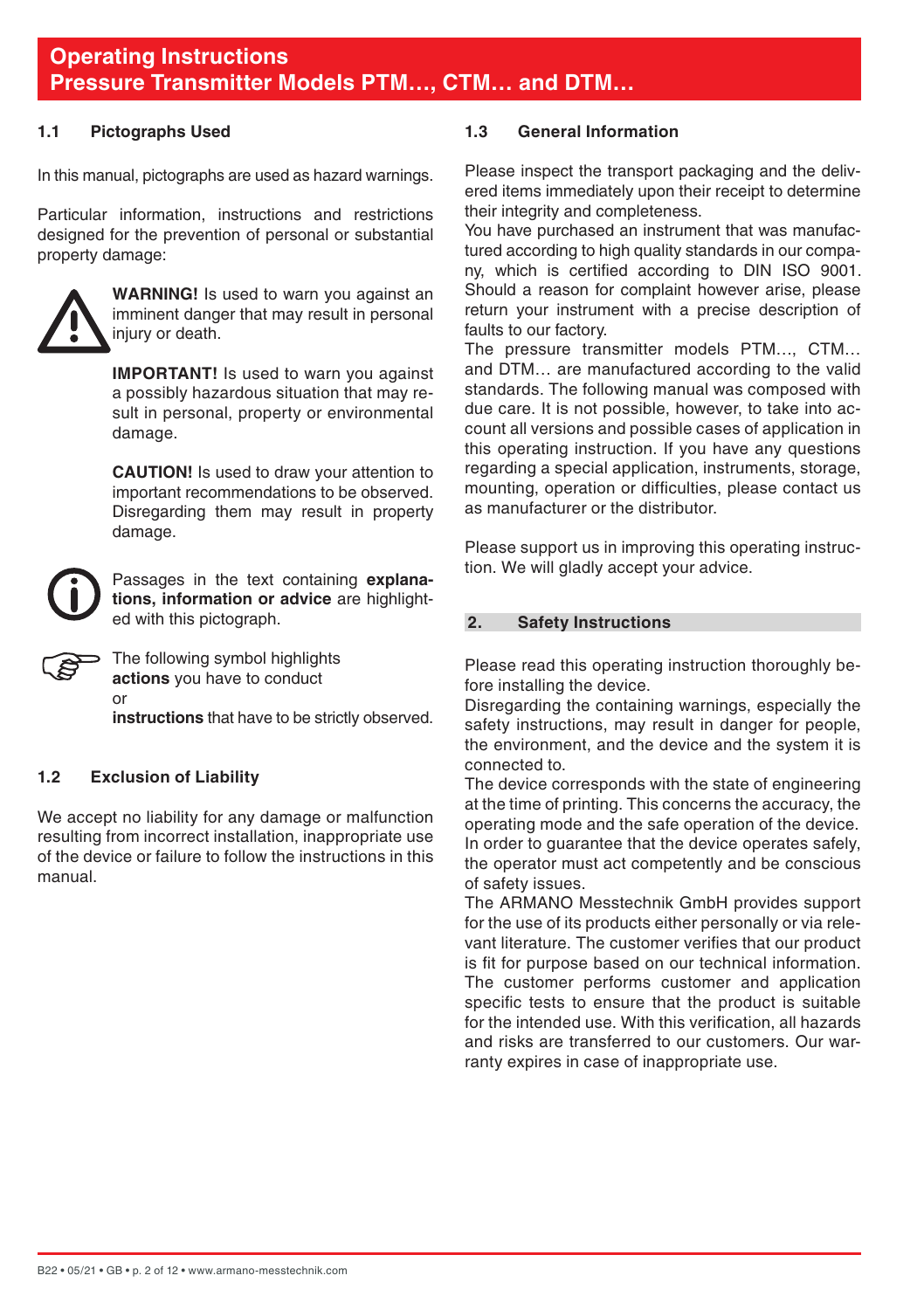### <span id="page-2-0"></span>**Qualified personnel:**

- The personnel that is charged for the installation, operation and maintenance of the instrument must hold a relevant qualification. This can be based on training or relevant tuition. The personnel must be aware of this manual and have access to it at all times.
- The electrical connection shall be carried out by a fully qualified electrician only.

#### **General safety instructions:**

- In all work, the existing national regulations for accident prevention and safety at the workplace must be complied with. Any internal regulations of the operator must also be complied with, even if these are not mentioned in this manual.
- Please regard relevant national and international safety instructions.
- All works must take place in a de-energised state.
- The instruments are not of the pressure sustaining type with a safety function in the sense of PED 2014/68/EU.
- Degree of protection according to DIN EN 60 529: Ensure that the ambient conditions at the installation location do not exceed the requirements of the specified degree of protection  $(\Rightarrow$  chapter 4 "Technical Data").
- Use the instrument in its perfect technical condition only. Damaged or defective instruments need to be checked immediately and replaced if necessary.
- In particular, make sure that the diaphragm in version FB is intact. In case of visible damage, return the instrument immediately.
- In case of visible damage (e.g. leaking liquids) or malfunctions, the instrument must be put out of operation immediately and the installation and commissioning must not take place! Only use intact, faultless pressure transmitters!
- All parts, especially the diaphragm in version FB, have to be protected against incorrect handling during installation of the device. To avoid any damage, only touch the designated surfaces with the specified tool.
- Only use appropriate tools for mounting, connecting and dismounting the device.
- Nameplates or other information on the device shall neither be removed nor obliterated, since otherwise any warranty and manufacturer responsibility expires.



**IMPORTANT! Disregarding the respective regulations may result in severe personal injuries and/or property damage.**

## **Special safety instructions:**

Warnings, which are specifically relevant to individual operating procedures or activities, are to be found at the beginning of the relevant sections of this operating instruction.

#### **3. Device Description**

Pressure transmitter models PTM…, CTM… and DTM… are temperature-compensated pressure sensors with integrated measuring amplifiers. They measure the pressure in the connected system and convert the measured pressure value into a calibrated output signal that is suitable for transmission and control purposes.

### **3.1 Intended Use**

Versions FB with flush welded membrane can be used for highly viscous or crystallising media. Versions with standard connection (pressure connection with orifice) shall only be used for media that cannot clog the inlet port of the connection.

Do not use the device beyond its specification or contrary to the operating instructions.

The operational safety of the device supplied is only guaranteed by intended use. The specified limit values ( $\Leftrightarrow$  chapter 4 "Technical Data") must not be exceeded.

This particularly applies for the adherence to the permissible full scale value and the permissible temperature range.

When using the device, a high degree of care and precaution is required. It has to be protected from strong vibrations, moisture, shocks, magnetic fields and static electricity.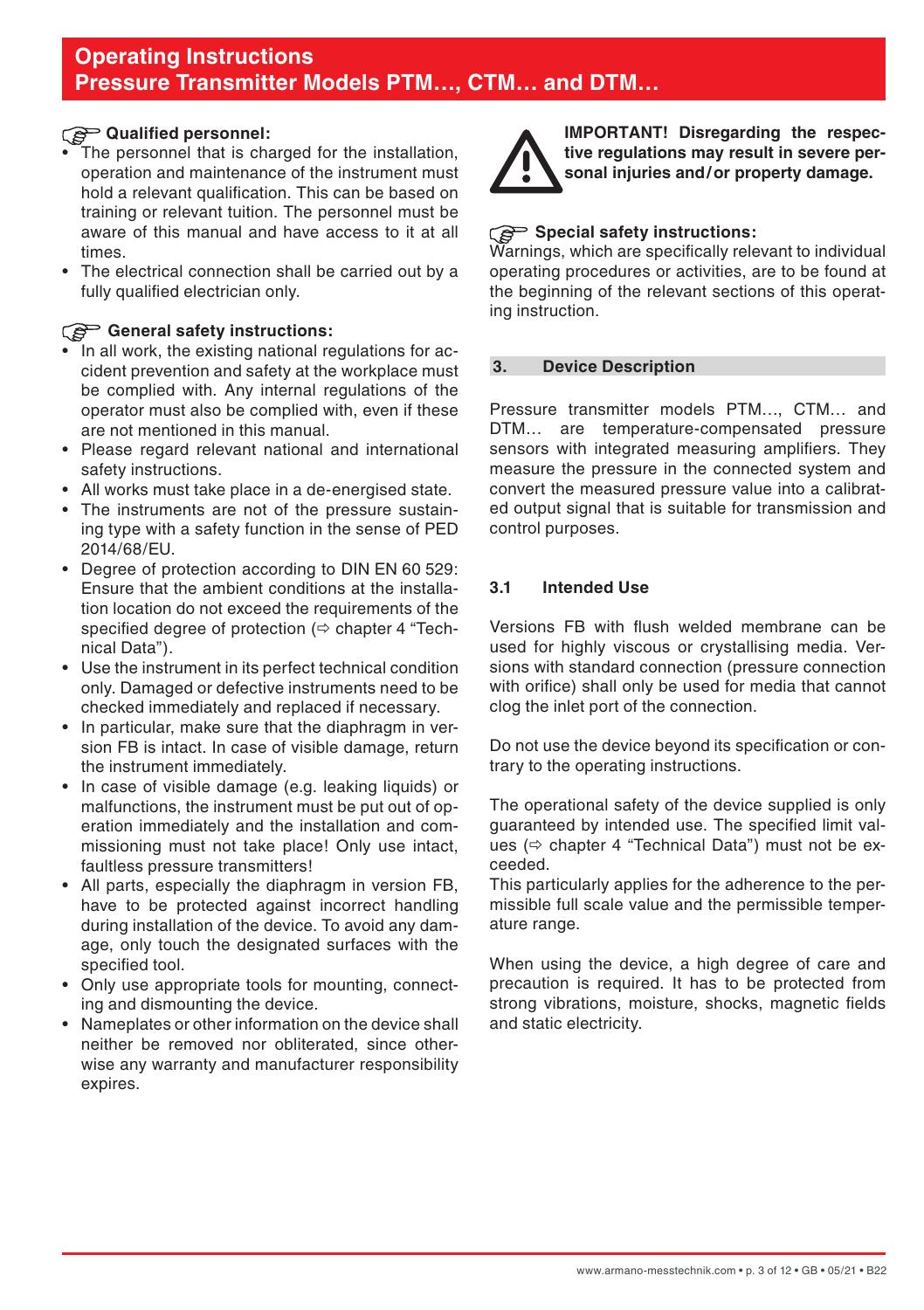<span id="page-3-0"></span>

#### **IMPORTANT! Risk of injury or material damage due to overpressure!**

 Exceeding the maximum overload values may lead to material failure of the device. This may also cause serious damage to health.

 $\rightarrow$  Ensure that the overload values are never exceeded.

Please check if the instrument is suitable for your application before ordering and installation.

#### **Applications that are not explicitly listed as according to regulations, are improper to intended purpose!**

| <b>Models</b>                 | <b>Version</b>                            | <b>Data sheet</b> |  |  |  |
|-------------------------------|-------------------------------------------|-------------------|--|--|--|
| <b>Piezoresistive sensors</b> |                                           |                   |  |  |  |
| <b>PTM</b>                    | standard version                          | 9810              |  |  |  |
| <b>PTMFB</b>                  | flush welded membrane                     | 9810              |  |  |  |
| <b>PTMk</b>                   | compact version                           | 9810.1            |  |  |  |
| <b>PTMKFB</b>                 | compact version,<br>flush welded membrane | 9810.1            |  |  |  |
| PTM <sub>v</sub>              | sensor welded                             | 9810.2            |  |  |  |
| <b>Ceramic sensors</b>        |                                           |                   |  |  |  |
| <b>CTMc</b>                   | standard version, capacitive              | 9820              |  |  |  |
| <b>CTMcFG</b>                 | field housing, capacitive                 | 9820              |  |  |  |
| <b>CTMd</b>                   | wire resistance strain gauge<br>(DMS)     | 9821              |  |  |  |
| Thin film sensors             |                                           |                   |  |  |  |
| DTM                           | standard version                          | 9830              |  |  |  |
| <b>DTMk</b>                   | compact version                           | 9830.1            |  |  |  |
| <b>DTMFB</b>                  | flush welded membrane                     | 9830.3            |  |  |  |

The instrument version is indicated on the nameplate:



- Basic model
- **P** Pressure range
- Serial no.
- **A** Power supply
- **Output signal**
- **6** Labelling S for special version
- **P** Pin assignment (power supply, signal, earthing)
- **8** Reference temperature
- $\bullet$  Degree of protection

## **4. Technical Data**

The relevant technical data can be found in the data sheet, valid for the instrument type you purchased. The data sheets are available for download on our website.



**IMPORTANT!** It is obligatory to observe the limit values specified in the data sheet! Exceeding the limit values may cause a breakdown of the instrument and result in serious personal and property damage!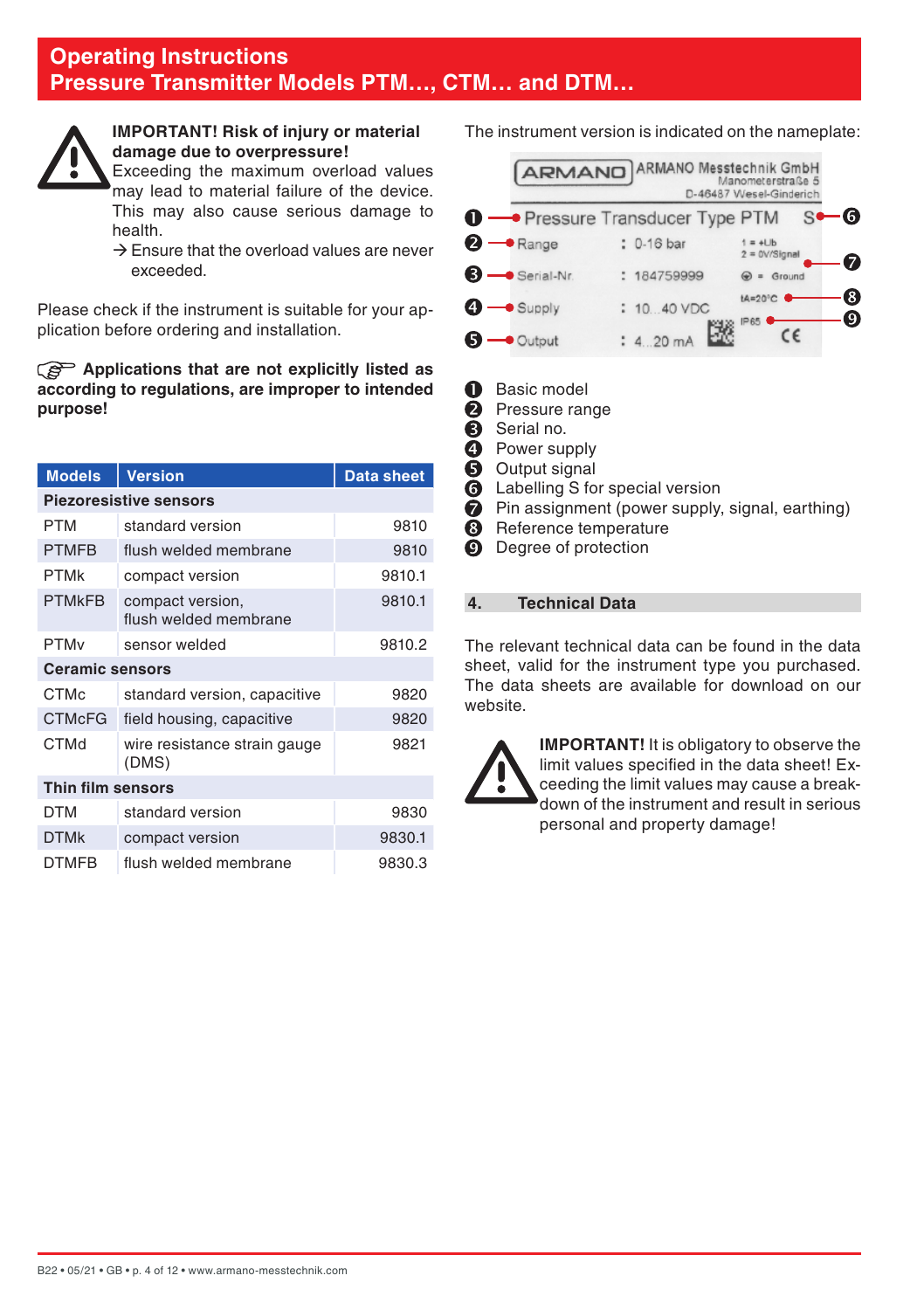### <span id="page-4-0"></span>**5. Installation and Operation**

Remove the packaging with due care! Dispose of the packaging according to environmental conditions and in accordance with the local waste disposal regulations! Store the plastic protection caps for future decommissioning.



**CAUTION! Before installation, commissioning and operation, ensure that you have the suitable pressure measuring instrument regarding pressure range, version, degree of protection and materials (Risk of corrosion!) for the specific case of application!** 



#### **Please note**

 Avoid any kind of contamination and damage at the process connection and especially at the sealing face!

 Do not insert any objects into the process connection!

 Avoid any contact with the membrane, especially in case of flush welded membranes or attached chemical seals!

 Connections between chemical seals and pressure transmitters must never be loosened! Possibly existing seals must not be damaged! The sealing screw at the chemical seal must never be loosened.

At process connections with wrench flats, only use the matching torque wrench for installation at the measuring point.

The wrench must be applied at the designated wrench flat only.

The correct torque depends on the dimension of the process connection and the material and form of the used sealing.

- For pressure connections according to DIN EN 837 use profile sealings / flat sealing rings according to DIN 16 258. tightening torques: G1 ⁄4": approx. 20 Nm; G1 ⁄2": approx. 50 Nm
- For pressure connections according to DIN 3852 form E use pre-installed elastomer profile packing! tightening torques: G1 ⁄4": approx. 5 Nm;

G1 ⁄2": approx. 10 Nm; G3 ⁄4": approx. 15 Nm; G1": approx. 20 Nm

• Tighten conical pressure connections. Use sealing material!

tightening torques: ¼" NPT: approx. 30 Nm;<br>¼" NPT: approx. 70 Nm ⁄2" NPT: approx. 70 Nm

- For chemical seal connections, e.g. diaphragm seals for the food industry, use the suitable sealing for this chemical seal!
- The specified tightening torques must not be exceeded!
- Ensure that sealing faces are clean and intact!
- Do not tilt the thread when screwing in.



**IMPORTANT!** The matching sealings for each connection must be used under all circumstances.

 Depending on the type of application, even the smallest leak may result in unpredictable personal and property damage!

The installation position is optional, but the instrument must be installed free of vibration and must not be exposed to strong changes in temperature.

Additional measurement errors caused by deviations from the reference temperature of  $+20$  °C have to be observed!

Avoid a direct pressure blast on the sensor diaphragm!

#### **6. Electrical Connection**

Electromagnetic compatibility (EMC) can only be ensured by using shielded cables and a properly connected ground connection.

#### **6.1 Pin Assignment**

| <b>Type</b>                         | <b>Screw</b><br>fitting | Cable<br>cross-section       | Cable<br>diameter |
|-------------------------------------|-------------------------|------------------------------|-------------------|
| <b>DIN EN</b><br>175308-<br>$803-A$ | PG <sub>9</sub>         | up to $1.5 \text{ mm}^2$     | $6-8$ mm          |
| Series G                            | PG7                     | up to $0.5$ mm <sup>2</sup>  | $4 - 7$ mm        |
| M <sub>12x1</sub>                   | PG <sub>9</sub>         | up to $0.75$ mm <sup>2</sup> | $4.5 - 7$ mm      |
| Skintop                             | M12x1.5                 |                              | $4.5 - 10$ mm     |
| Skintop                             | PG7                     |                              | $4-7$ mm          |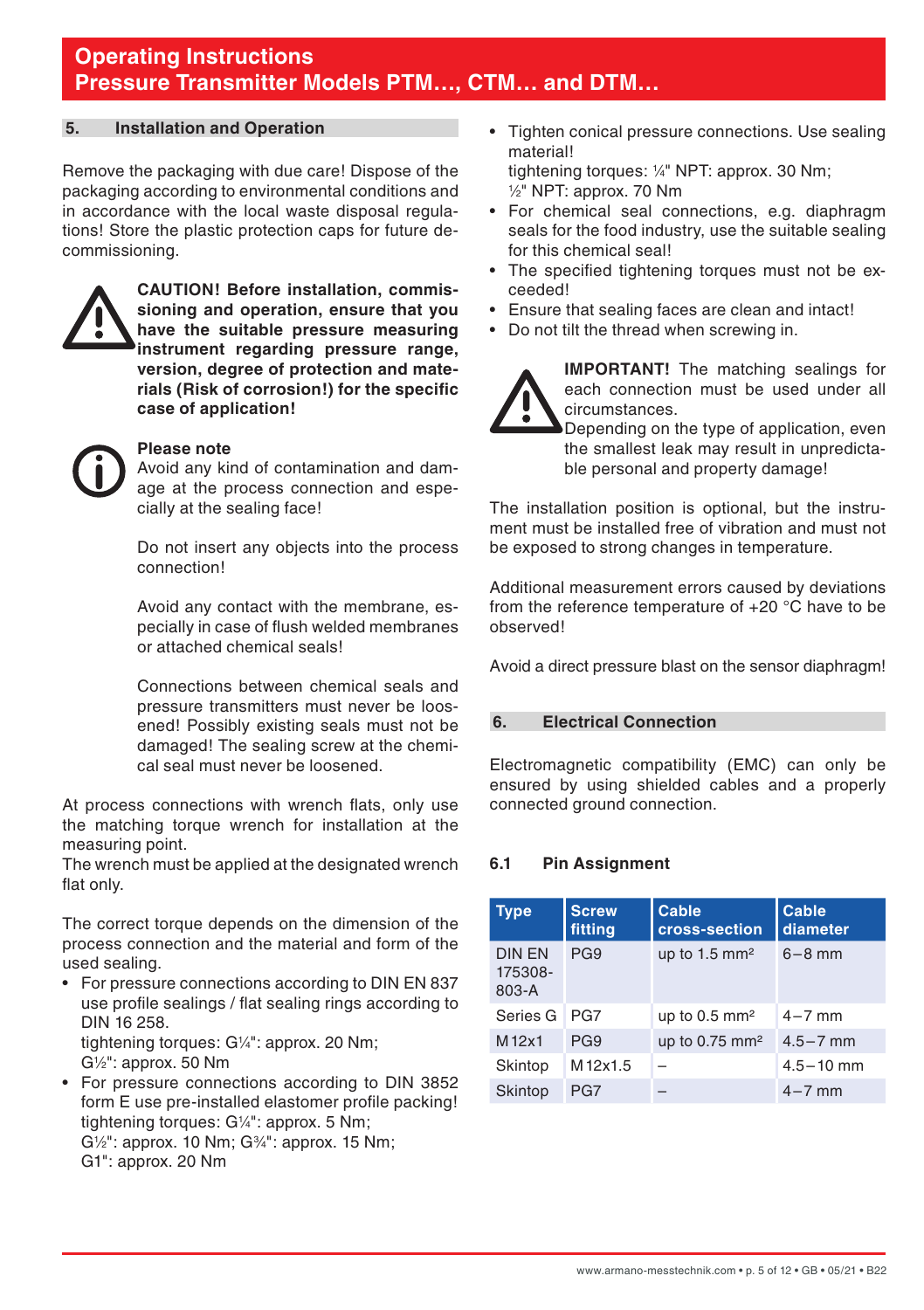<span id="page-5-0"></span>**Pin assignment DIN EN plug / series G plug:**





The indicated degree of protection can only be obtained with a firmly mounted cable box and a corresponding seal.

## **Pin assignment M12 plug:**





**6.1.1 Mounting of the Connection Cable with Plug Connector According to DIN EN 175310-803**



- Central screw
- 2 Case part
- Inner part ଈ
- Profile packing
- Screwed cable gland
- $\rightarrow$  Unscrew the central screw  $\bullet$  and remove the angular cable box from the transmitter.
- $\rightarrow$  Remove the profile packing  $\bullet$ .
- $\rightarrow$  Lever the inner part  $\bigcirc$  out of the case part  $\bigcirc$  with a suitable screwdriver. For this, place the screwdriver in the provided recess at the edge.
- $\rightarrow$  Insert the cable through the screwed cable gland  $\bigcirc$  into the case part  $\bigcirc$ .
- Use the right cable diameter!
- $\Rightarrow$  Regard the minimum bending radius of the cable used (manufacturer's information).
- $\widehat{B}$  Do not crimp the cable!
- Avoid condensation and humidity in the cable!
- $\rightarrow$  At the inner part  $\bigcirc$ , loosen the screws of the terminals, which are to be wired, then insert the cable ends and tighten the screws. (recommendation: use core cable ends with  $l = 6$  mm)
- $\circled{S}$  Cable wiring according to the wiring diagrams!
- $\rightarrow$  The inner part  $\bullet$  can optionally be installed in 90° steps.
- $\rightarrow$  Insert the inner part  $\bigcirc$  in the required position, so that it engages audibly. If necessary, pull the cable back slightly.
- $\rightarrow$  Tighten the screwed cable gland  $\bigodot$  until leak tightness and strain relief are obtained.
- $\rightarrow$  Press the profile packing  $\bullet$  back on.
- $\rightarrow$  Attach the angular cable box to the transmitter, screw in the central screw  $\bigcirc$  and tighten it handtight.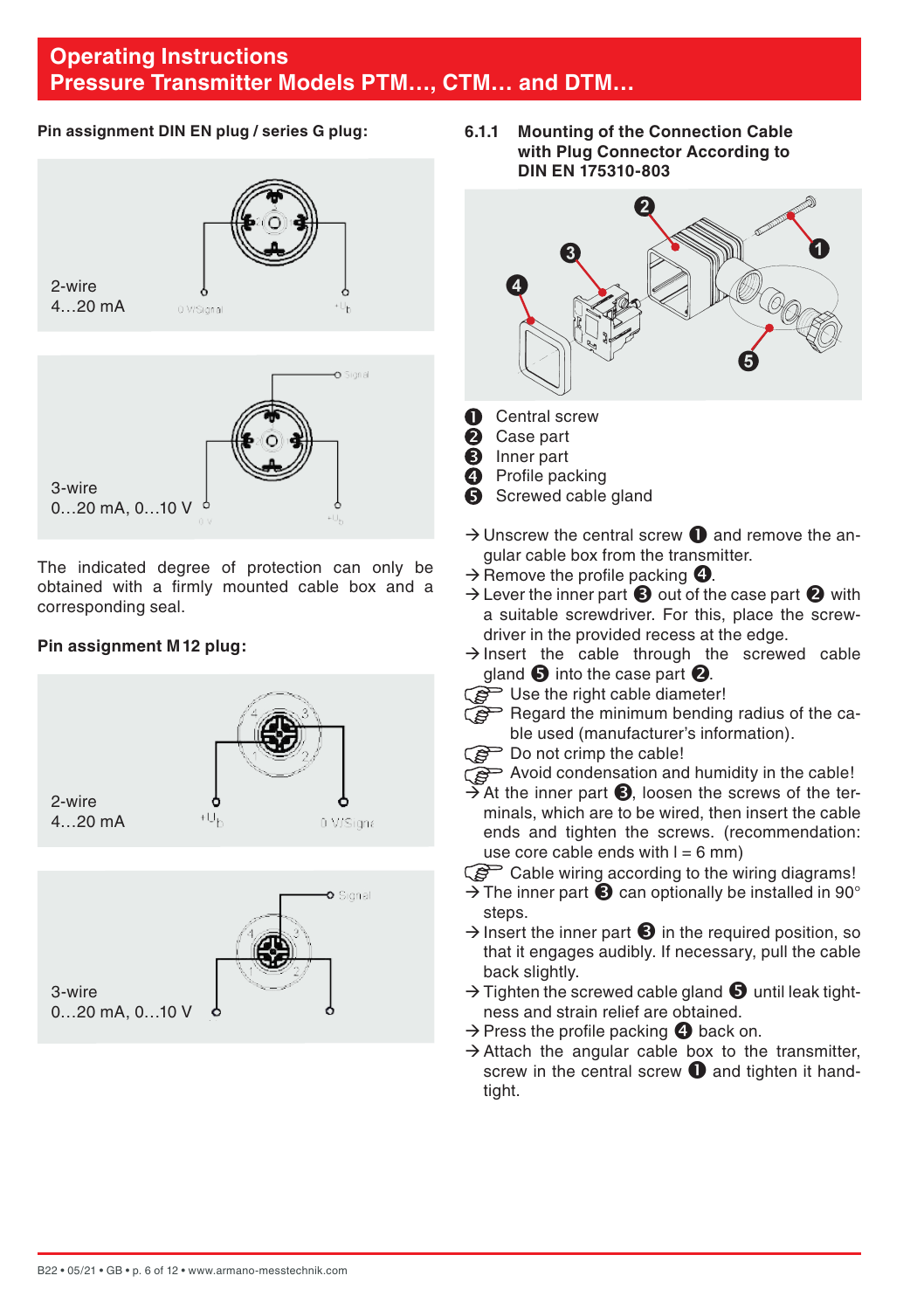#### <span id="page-6-0"></span>**7. Maintenance/Cleaning, Storage and Transport**



#### **CAUTION! Material damage and loss of warranty!**

 Any modifications or interventions in the device, made by the customer, might damage important parts or components. Such intervention leads to the loss of any warranty and manufacturer's responsibility!

 $\rightarrow$  Never modify the device or perform any repairs yourself.

#### **Maintenance:**

The instruments are maintenance-free.

To ensure measurement accuracy, we recommend checking the instruments regularly (once or twice a year). For this, the instrument must be separated from the process and checked by using a pressure test device.

The instrument cannot be repaired by the operator. In case of faults, which cannot be eliminated without interference in the device, please return the instrument to the manufacturer for repair, together with a precise description of the faults ( $\Leftrightarrow$  chapter 10 "Electrical Malfunctions"). Any arising repairs may only be executed by the manufacturer.

#### Zero adiustment:

In case of a process-related required zero adjustment, for:

## **PTM**

- $\rightarrow$  the cable box must be removed.
- $\rightarrow$  Remove the upper plug section carefully and tilt it to the side. Slip cable box over.

(Not possible for model PTM with M12 plug!)

 $\rightarrow$  With a screwdriver, the potentiometer "Zero" can be adjusted within a range of approximately 5–10 % by turning it to the right  $(+)$  or left  $(-)$ .



#### **CTMcFG**

- $\rightarrow$  the screw cap must be removed.
- $\rightarrow$  Adjust the potentiometer "Zero" with a screwdriver by turning it to the right  $(+)$  or left  $(-)$ .
- $\rightarrow$  The potentiometer labelled "Span" next to the zero adjustment "Zero" must not be adjusted by any means!



## **CTMd, CTMc**

 $\rightarrow$  the zero point is not adjustable.

#### **DTM, DTMk, DTMFB**

 $\rightarrow$  the zero point is programmed, therefore only comparable ex works.



 Zero adjustment may only be conducted by trained personnel! An incorrectly calibrated zero point may result in unpredictable personal and property damage!

#### **Cleaning:**



**CAUTION! Never use sharp or hard objects or ultrasonic baths when cleaning the pressure connection, as these destroy the sensor!**

- Clean the device with a dry or slightly dampened lint-free cloth.
- Before cleaning the interior of connector or cable box, they must be de-energised.
- Before switching the instrument on again, please make sure that all parts have properly dried.
- Do not use any sharp objects or aggressive agents for cleaning.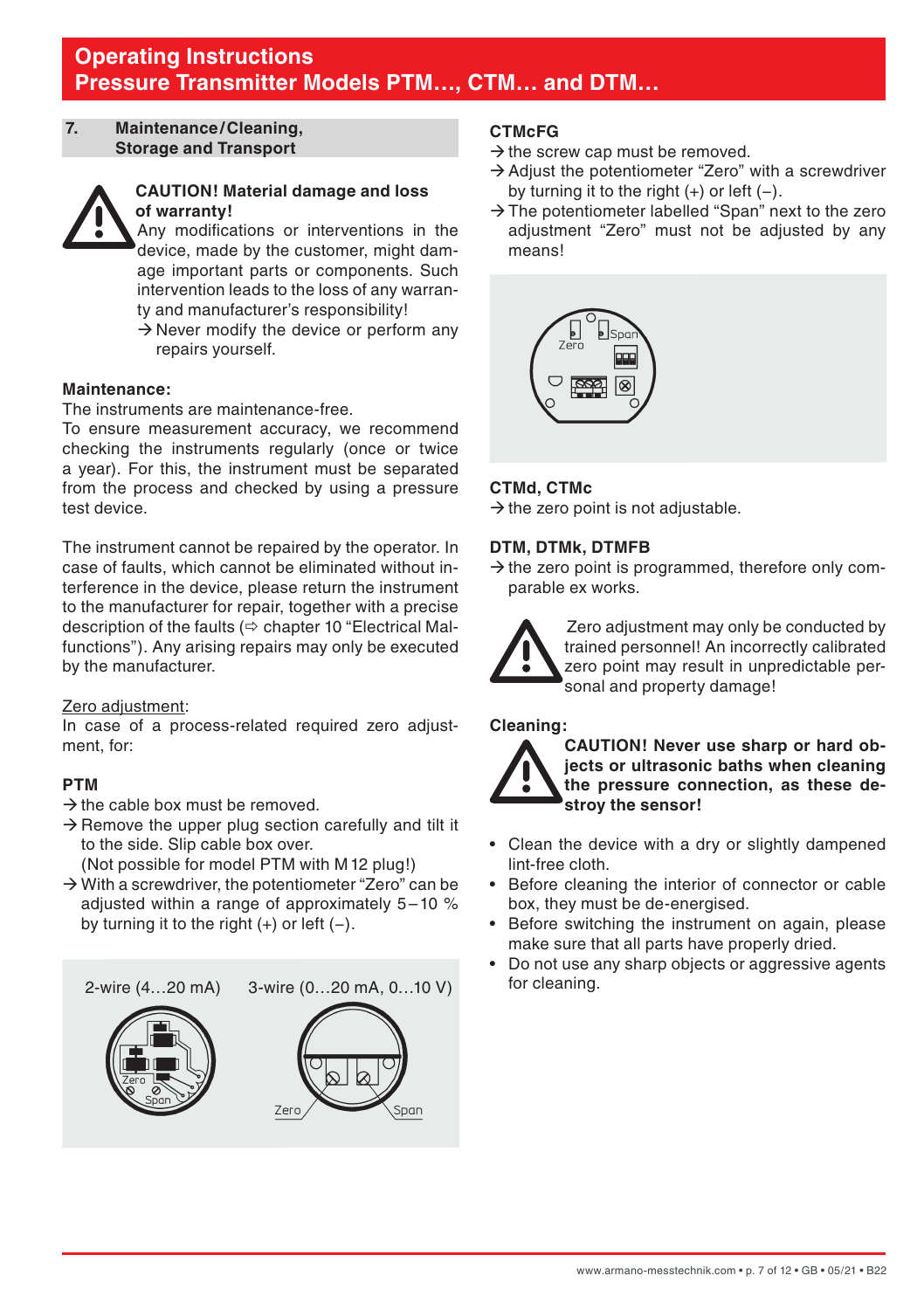#### <span id="page-7-0"></span>**Storage and transport:**



**Pressure transmitters are sensitive sensors and have to be handled with due care.**

- Use the original packaging or comparable packaging for storage/for transport. Especially the protection cap has to be attached carefully to the process connection and must not be removed until the installation of the device.
- Avoid impacts or strong vibrations.
- Protect the device against damage caused by external influences.
- During storage, the specified temperature limits must not be exceeded.

#### **8. Dismounting and Disposal**



### **WARNING! Risk of injury!**

Never remove the device from a system in operation.

 Make sure that the system is switched off professionally.

#### **Before dismounting:**

Check before dismounting, whether the system

- is switched off
- is in a safe and currentless state,
- is unpressurised and cooled down.

#### **Dismounting:**

 $\rightarrow$  Pay attention to potentially leaking media. Take appropriate precautions to collect them.

#### **Disposal:**

## **NO DOMESTIC WASTE!**

 The instrument comprises various materials. It shall not be disposed of together with domestic waste.

 $\rightarrow$  Bring the device to your local recycling plant

#### or

 $\rightarrow$  send the device back to your supplier or to the ARMANO Messtechnik GmbH.

## **9. CE Conformity**

The CE marking of the instruments certifies the conformity with prevailing EU directives for placing products on the market within the European Community. The following directives apply:

 2014/68/EU (PED) 2014/30/EU (EMC)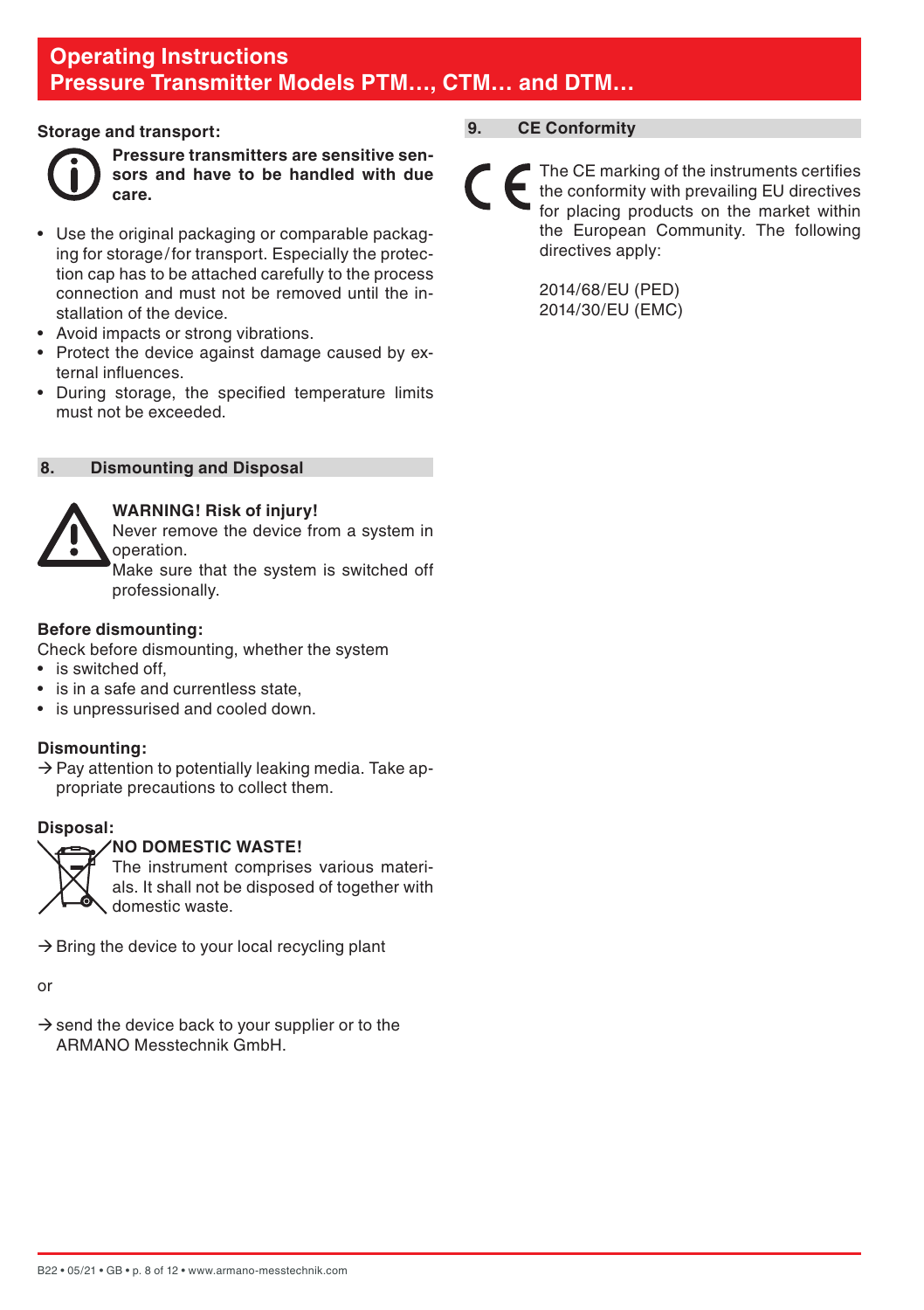## <span id="page-8-0"></span>**10. Electrical Malfunctions**

| <b>Fault Description</b> | <b>Potential Cause</b>                                                                                                   | <b>Correction</b>                                                                                         |
|--------------------------|--------------------------------------------------------------------------------------------------------------------------|-----------------------------------------------------------------------------------------------------------|
| No output signal         | missing operating voltage                                                                                                | apply operating voltage                                                                                   |
|                          | broken cable                                                                                                             | check the cable and repair it                                                                             |
|                          | wiring fault                                                                                                             | check the wiring and correct it                                                                           |
|                          | missing input pressure                                                                                                   | check the pressure connection, apply pressure                                                             |
|                          | operating conditions not permissible                                                                                     | return to works with description of faults and<br>operating conditions                                    |
| Output signal constant   | clogged orifice                                                                                                          | check the measuring point, clean it carefully, if<br>necessary return to works with description of faults |
|                          | defective pressure transmitter                                                                                           | return to works with description of faults                                                                |
| Output signal too high   | pressure range incorrect                                                                                                 | replace pressure transmitter                                                                              |
|                          | defective pressure transmitter                                                                                           | return to works with description of faults                                                                |
| Output signal too low    | pressure range incorrect                                                                                                 | replace pressure transmitter                                                                              |
|                          | for current signal: load impedance<br>too high                                                                           | reduce load impedance or increase operating<br>voltage                                                    |
|                          | operating voltage too low                                                                                                | increase operating voltage                                                                                |
|                          | defective pressure transmitter                                                                                           | return to works with description of faults                                                                |
| Incorrect zero signal    | zero point altered due to non-<br>permissible operating conditions                                                       | return to works with description of faults                                                                |
|                          | operating voltage not permissible                                                                                        | apply permissible operating voltage                                                                       |
|                          | defective pressure transmitter                                                                                           | return to works with description of faults                                                                |
| Output signal non-linear | measuring span altered due to non-<br>permissible operating conditions<br>or improper adjustment at the<br>potentiometer | return to works with description of faults                                                                |
|                          | defective pressure transmitter                                                                                           | return to works with description of faults                                                                |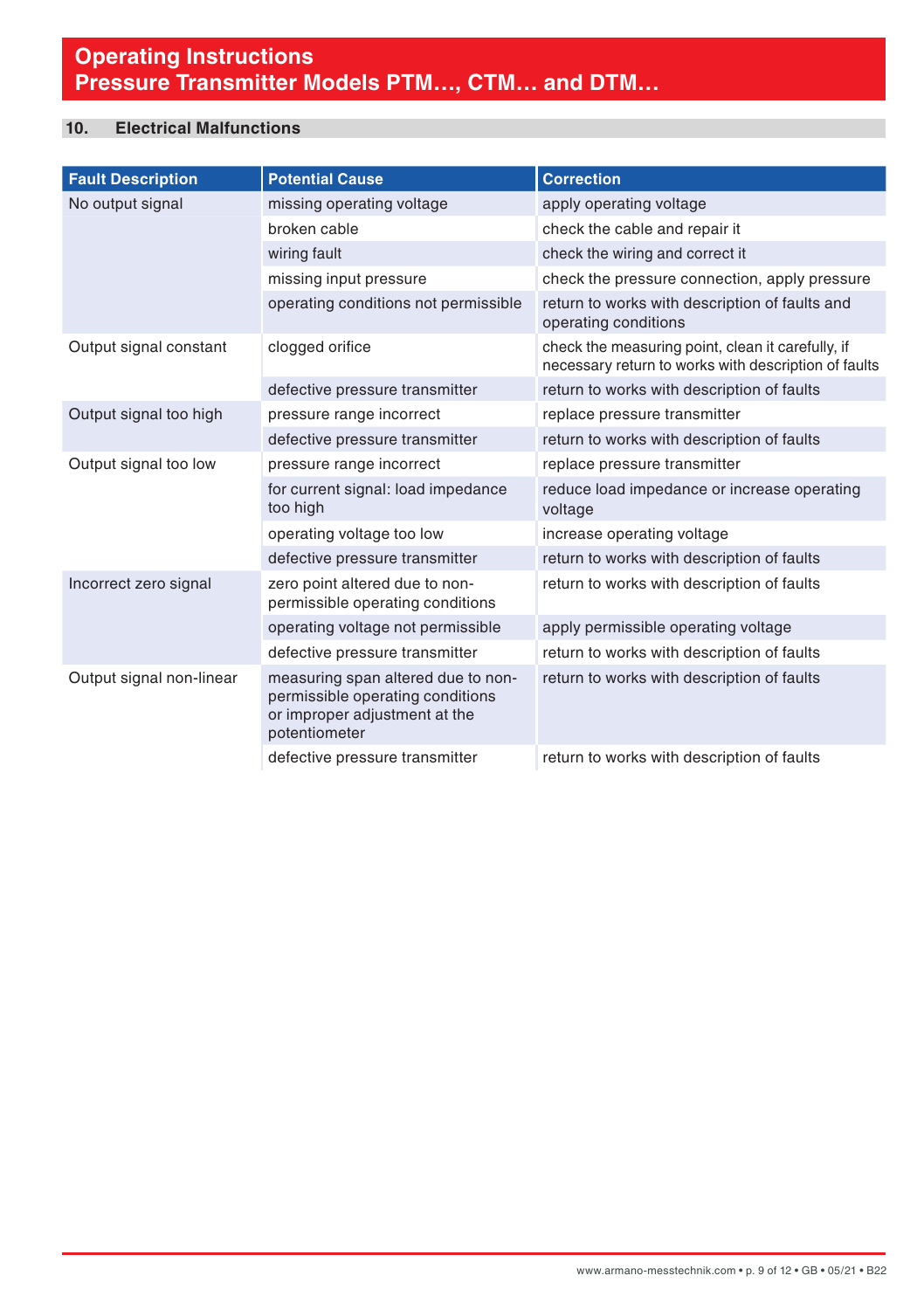#### <span id="page-9-0"></span>**11. Declaration of Conformity**

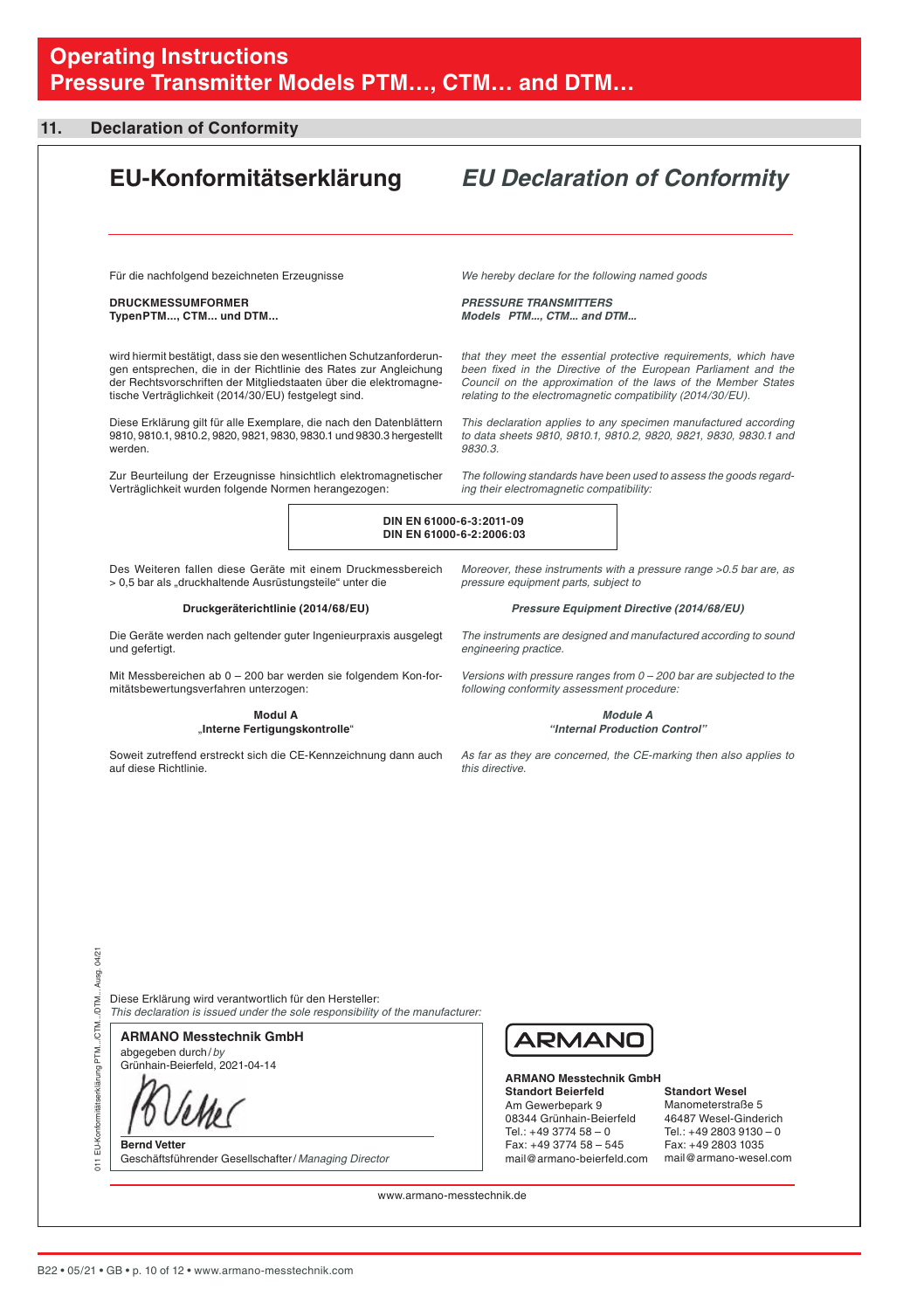www.armano-messtechnik.com • p. 11 of 12 • GB • 05/21 • B22